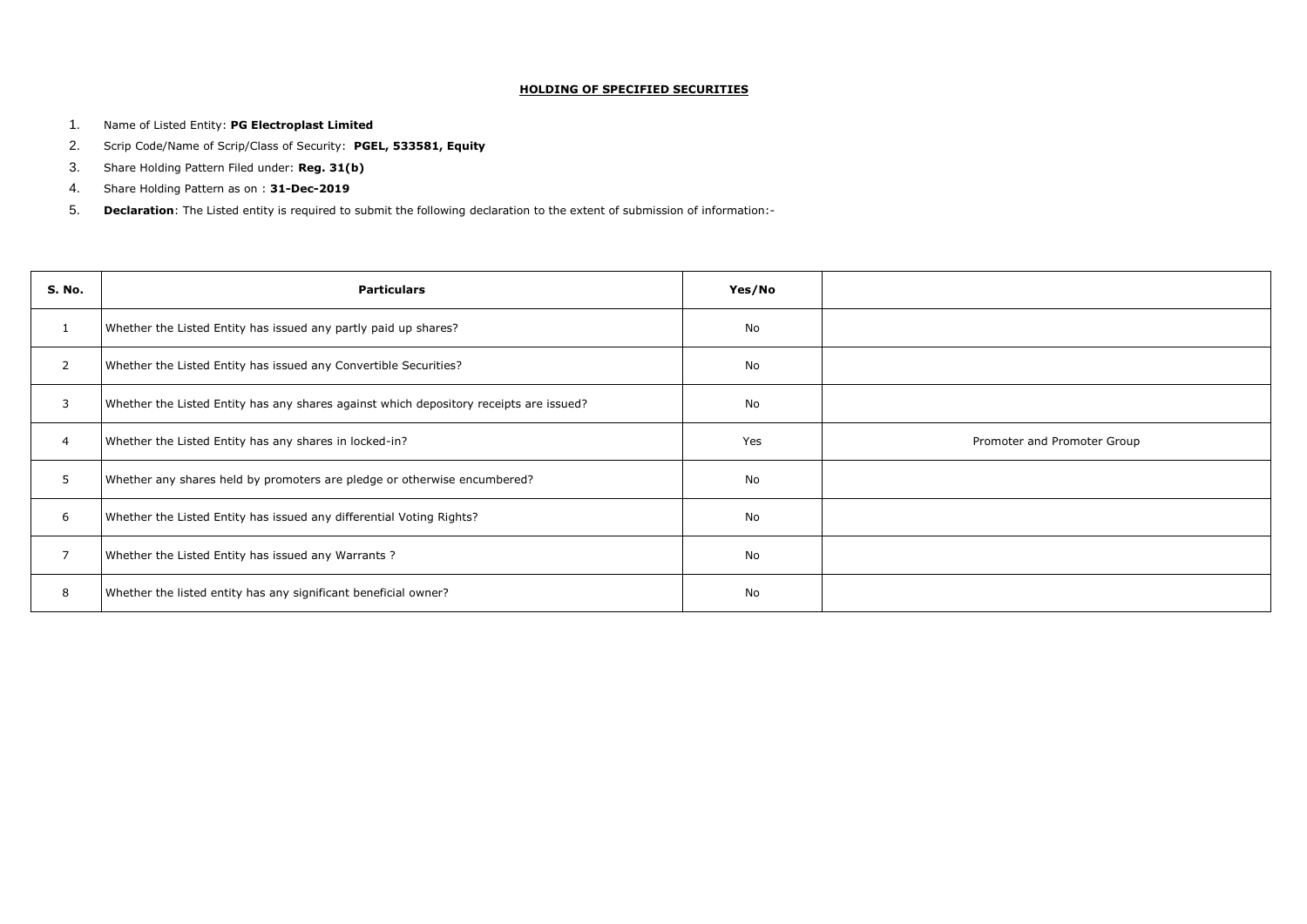## Table I - Summary Statement holding of specified securities

| Category<br>(I) | <b>Category of shareholder</b><br>(II) | Nos. of<br>shareholders<br>(III) | No. of fully<br>paid up-<br>equity<br>shares held<br>(IV) | No. of<br>Partly<br>paid-up<br>equity<br><b>Shares</b><br>held<br>(V) | No. of<br>shares<br>underlying<br><b>Depository</b><br><b>Receipts</b><br>(VI) | Total nos.<br>of shares<br>held<br>$(VII) =$<br>$(IV)+(V)+$<br>(VI) | <b>Shareholding</b><br>as a $%$ of<br>total no. of<br>shares<br>(calculated as<br>per SCRR,<br>1957)<br>(VIII) |                      | Number of Voting Rights held in each<br>class of securities<br>(IX) |                            |                                   |             | <b>Underlying</b><br>Outstanding<br>convertible<br>securities<br>(including<br><b>Warrants)</b><br>(X) | No. of Shares Shareholding, as<br>a % assuming full<br>conversion of<br>convertible<br>securities (as a<br>percentage of<br>diluted share<br>capital) | <b>Number of</b><br><b>Locked in</b><br>shares<br>(XII)        |             |                                 | <b>Number of</b><br><b>Shares</b><br>pledged or<br>otherwise<br>encumbered<br>(XIII) | <b>Number of</b><br>equity shares<br>held in<br>dematerialized<br>form<br>(XIV) |
|-----------------|----------------------------------------|----------------------------------|-----------------------------------------------------------|-----------------------------------------------------------------------|--------------------------------------------------------------------------------|---------------------------------------------------------------------|----------------------------------------------------------------------------------------------------------------|----------------------|---------------------------------------------------------------------|----------------------------|-----------------------------------|-------------|--------------------------------------------------------------------------------------------------------|-------------------------------------------------------------------------------------------------------------------------------------------------------|----------------------------------------------------------------|-------------|---------------------------------|--------------------------------------------------------------------------------------|---------------------------------------------------------------------------------|
|                 |                                        |                                  |                                                           |                                                                       |                                                                                |                                                                     | As a $%$ of<br>$(A+B+C2)$                                                                                      |                      |                                                                     | <b>No of Voting Rights</b> | Total as a<br>$%$ of<br>$(A+B+C)$ |             | $(XI) = (VII) + (X)$<br>As a % of<br>$(A+B+C2)$                                                        | No.<br>(a)                                                                                                                                            | As a % No.<br>of total $(a)$ of total<br><b>Shares</b><br>held |             | As a %<br><b>Shares</b><br>held |                                                                                      |                                                                                 |
|                 |                                        |                                  |                                                           |                                                                       |                                                                                |                                                                     |                                                                                                                | <b>Class</b><br>eg:X | <b>Class</b><br>eg:Y                                                | <b>Total</b>               |                                   |             |                                                                                                        |                                                                                                                                                       | (b)                                                            |             | (b)                             |                                                                                      |                                                                                 |
| $\mathsf{A}$    | Promoter & Promoter Group              | 8                                | 12409332                                                  | $\mathbf 0$                                                           | $\overline{0}$                                                                 | 12409332                                                            | 66.52                                                                                                          | 12409332             | $\overline{0}$                                                      | 12409332                   | 66.52                             | $\mathbf 0$ | 66.52                                                                                                  | 2240000 18.05                                                                                                                                         |                                                                | $\mathbf 0$ | $\overline{0}$                  | 12409332                                                                             |                                                                                 |
| B               | Public                                 | 5941                             | 6245000                                                   | $\mathbf 0$                                                           | $\overline{0}$                                                                 | 6245000                                                             | 33.48                                                                                                          | 6245000              | $\overline{0}$                                                      | 6245000                    | 33.48                             | $\mathbf 0$ | 33.48                                                                                                  | $\Omega$                                                                                                                                              | $\mathbf 0$                                                    |             |                                 | 6244999                                                                              |                                                                                 |
| $\mathsf{C}$    | Non Promoter- Non Public               | $\overline{0}$                   | $\overline{0}$                                            | $\mathbf{0}$                                                          | $\overline{0}$                                                                 | $\mathbf 0$                                                         |                                                                                                                | $\overline{0}$       | $\overline{0}$                                                      | $\mathbf 0$                | 0                                 | $\mathbf 0$ |                                                                                                        | $\Omega$                                                                                                                                              | $\Omega$                                                       |             |                                 | $\overline{0}$                                                                       |                                                                                 |
| C1              | Shares underlying DRs                  | $\mathbf 0$                      | $\overline{0}$                                            | $\mathbf 0$                                                           | $\overline{0}$                                                                 | $\mathbf 0$                                                         |                                                                                                                | $\mathbf 0$          | $\boldsymbol{0}$                                                    | $\mathbf 0$                | $\mathbf 0$                       | $\pmb{0}$   |                                                                                                        | $\Omega$                                                                                                                                              | $\overline{0}$                                                 |             |                                 | $\mathbf 0$                                                                          |                                                                                 |
| C <sub>2</sub>  | Shares held by Employee<br>Trusts      | $\mathbf 0$                      | 0                                                         | $\mathbf{0}$                                                          | $\mathbf 0$                                                                    | $\mathbf 0$                                                         | $\overline{0}$                                                                                                 | $\mathbf 0$          | $\overline{0}$                                                      | $\mathbf 0$                | 0                                 | $\mathbf 0$ | $\mathbf 0$                                                                                            | $\mathbf 0$                                                                                                                                           | $\mathbf 0$                                                    |             |                                 | $\mathbf 0$                                                                          |                                                                                 |
|                 | Total                                  | 5949                             | 18654332                                                  | $\overline{0}$                                                        | $\overline{0}$                                                                 | 18654332                                                            | 100                                                                                                            | 18654332             | $\overline{0}$                                                      | 18654332                   | 100                               | $\mathbf 0$ | 100                                                                                                    | 2240000 12.01                                                                                                                                         |                                                                | $\mathbf 0$ | $\mathbf 0$                     | 18654331                                                                             |                                                                                 |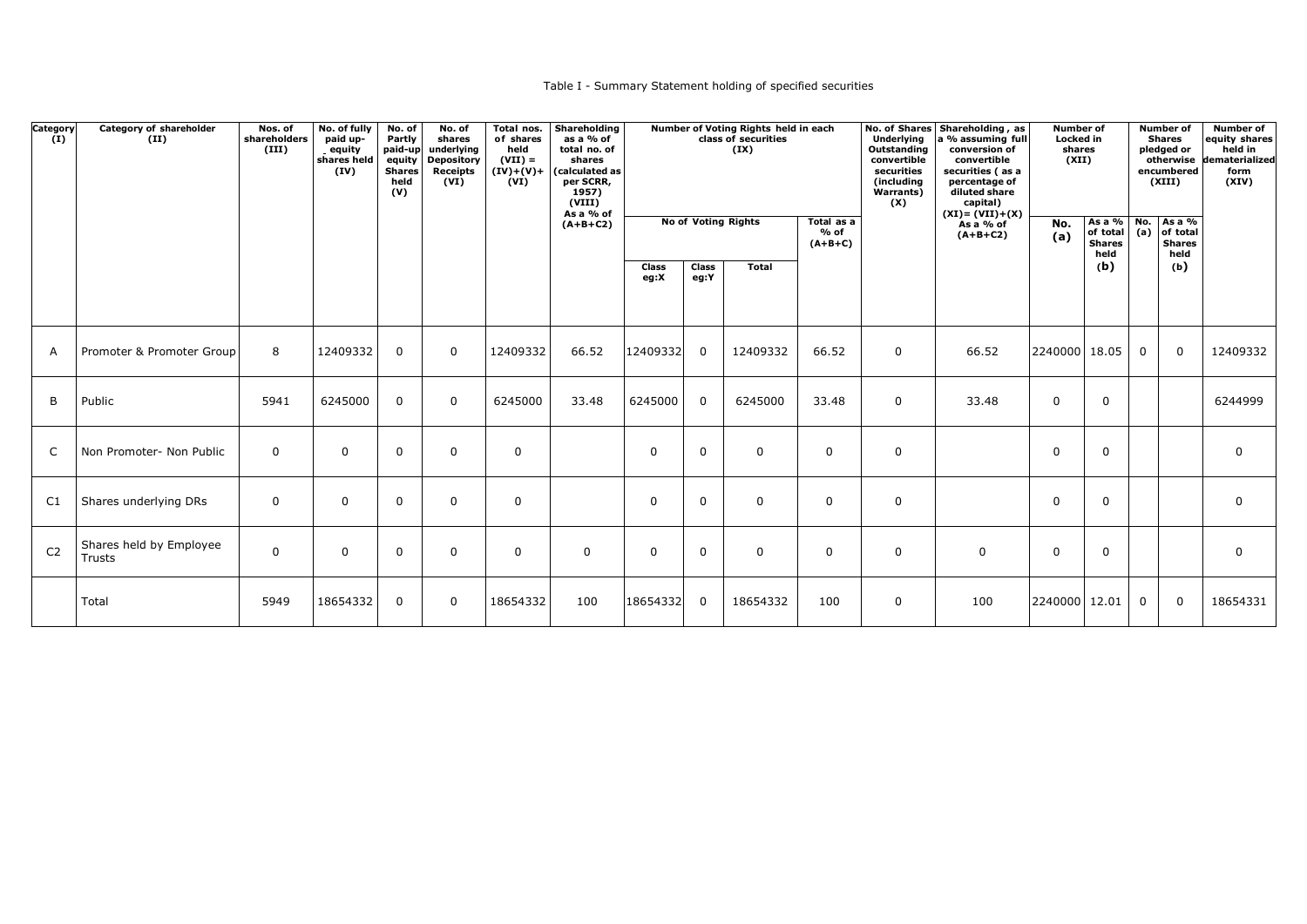Table II - Statement showing shareholding pattern of the Promoter and Promoter Group

| <b>Category &amp; Name of the</b><br><b>Shareholders</b><br>(I)               | <b>PAN</b><br>(II) | No. of<br>shareholder<br>(III) | No. of fully<br>paid up<br>equity<br>shares held<br>(IV) | Partly<br>paid-up<br>equity<br>shares<br>held<br>(V) | Nos. of<br>shares<br>underlying<br><b>Depository</b><br>Receipts<br>(VI) | Total nos.<br>of shares<br>held<br>$(VII =$<br>$IV+V+VI$ | <b>Shareholding</b><br>% Calculated<br>as per SCRR,<br>1957<br>As a % of<br>$(A+B+C2)$<br>(VIII) |                | Number of Voting Rights held in each<br>class of securities<br>(IX) |                            | No. of Shares Shareholding Number of Locked<br><b>Underlying</b><br>, as a %<br>Outstanding assuming full<br>convertible<br>conversion of<br>securities<br>convertible<br>securities (as<br>(including<br><b>Warrants</b> )<br>a percentage<br>of diluted<br>(X) |                |                                           | in shares<br>(XII) |                              |                | <b>Number of</b><br><b>Equity shares</b><br>held in<br>dematerialized<br>form<br>(XIV) |                |
|-------------------------------------------------------------------------------|--------------------|--------------------------------|----------------------------------------------------------|------------------------------------------------------|--------------------------------------------------------------------------|----------------------------------------------------------|--------------------------------------------------------------------------------------------------|----------------|---------------------------------------------------------------------|----------------------------|------------------------------------------------------------------------------------------------------------------------------------------------------------------------------------------------------------------------------------------------------------------|----------------|-------------------------------------------|--------------------|------------------------------|----------------|----------------------------------------------------------------------------------------|----------------|
|                                                                               |                    |                                |                                                          |                                                      |                                                                          |                                                          |                                                                                                  |                |                                                                     | <b>No of Voting Rights</b> | Total as a<br>$%$ of                                                                                                                                                                                                                                             |                | share capital)<br>$(XI) =$<br>$(VII)+(X)$ | No.<br>(a)         | $As a %$ No.<br>of total     | (a)            | As a<br>$%$ of                                                                         |                |
|                                                                               |                    |                                |                                                          |                                                      |                                                                          |                                                          |                                                                                                  | <b>Class X</b> | <b>Class Y</b>                                                      | <b>Total</b>               | <b>Total</b><br>Votina<br>rights                                                                                                                                                                                                                                 |                | as a % of<br>$A+B+C2$                     |                    | <b>Shares</b><br>held<br>(b) |                | total<br>shares<br>held<br>(b)                                                         |                |
| 1 Indian                                                                      |                    | $\mathbf 0$                    | $\mathbf{0}$                                             | $\mathbf{0}$                                         | $\mathbf 0$                                                              | $\overline{0}$                                           | $\overline{0}$                                                                                   | $\overline{0}$ | $\overline{0}$                                                      | $\overline{0}$             | $\overline{0}$                                                                                                                                                                                                                                                   | $\overline{0}$ | $\mathbf{0}$                              | $\mathbf{0}$       | $\overline{0}$               | $\Omega$       | $\Omega$                                                                               | $\mathbf 0$    |
| Individuals/Hindu undivided<br>a<br>Family                                    |                    | 8                              | 12409332                                                 | $\mathbf 0$                                          | $\overline{0}$                                                           | 12409332                                                 | 66.52                                                                                            | 12409332       | $\Omega$                                                            | 12409332                   | 66.52                                                                                                                                                                                                                                                            | $\mathbf 0$    | 66.52                                     | 2240000            | 18.05                        | $\Omega$       | $\Omega$                                                                               | 12409332       |
| <b>NEELU GUPTA</b>                                                            | AAHPG1429J         | $\mathbf{1}$                   | 415000                                                   | $\mathbf 0$                                          | $\mathbf 0$                                                              | 415000                                                   | 2.22                                                                                             | 415000         | $\overline{0}$                                                      | 415000                     | 2.22                                                                                                                                                                                                                                                             | $\overline{0}$ | 2.22                                      | $\mathbf{0}$       | $\mathbf 0$                  | $\Omega$       | $\Omega$                                                                               | 415000         |
| <b>VISHAL GUPTA</b>                                                           | AAHPG5643A         | $\mathbf{1}$                   | 2598345                                                  | $\overline{0}$                                       | $\overline{0}$                                                           | 2598345                                                  | 13.93                                                                                            | 2598345        | $\overline{0}$                                                      | 2598345                    | 13.93                                                                                                                                                                                                                                                            | $\overline{0}$ | 13.93                                     | 523333             | 20.14                        | $\overline{0}$ | $\Omega$                                                                               | 2598345        |
| <b>VIKAS GUPTA</b>                                                            | AAHPG5644H         | $\mathbf{1}$                   | 2594055                                                  | $\mathbf 0$                                          | $\overline{0}$                                                           | 2594055                                                  | 13.91                                                                                            | 2594055        | $\overline{0}$                                                      | 2594055                    | 13.91                                                                                                                                                                                                                                                            | $\overline{0}$ | 13.91                                     | 523333             | 20.17                        | $\overline{0}$ | $\Omega$                                                                               | 2594055        |
| SUDESH GUPTA                                                                  | AAHPG5645G         | 1                              | 4041666                                                  | $\overline{0}$                                       | $\mathbf 0$                                                              | 4041666                                                  | 21.67                                                                                            | 4041666        | $\mathbf 0$                                                         | 4041666                    | 21.67                                                                                                                                                                                                                                                            | $\mathbf 0$    | 21.67                                     | $\overline{0}$     | $\mathbf 0$                  | $\Omega$       | $\Omega$                                                                               | 4041666        |
| PROMOD GUPTA                                                                  | AAHPG5646F         | $\mathbf{1}$                   | 500001                                                   | $\overline{0}$                                       | $\overline{0}$                                                           | 500001                                                   | 2.68                                                                                             | 500001         | $\overline{0}$                                                      | 500001                     | 2.68                                                                                                                                                                                                                                                             | $\overline{0}$ | 2.68                                      | 500001             | 100                          | $\overline{0}$ | $\Omega$                                                                               | 500001         |
| <b>ANURAG GUPTA</b>                                                           | AAHPG5647E         | $\mathbf{1}$                   | 2207555                                                  | $\overline{0}$                                       | $\overline{0}$                                                           | 2207555                                                  | 11.83                                                                                            | 2207555        | $\mathbf 0$                                                         | 2207555                    | 11.83                                                                                                                                                                                                                                                            | $\overline{0}$ | 11.83                                     | 693333             | 31.41                        | $\overline{0}$ | $\Omega$                                                                               | 2207555        |
| SARIKA GUPTA                                                                  | AAUPG2223K         | $\mathbf{1}$                   | 24210                                                    | $\Omega$                                             | $\mathbf 0$                                                              | 24210                                                    | 0.13                                                                                             | 24210          | $\mathbf 0$                                                         | 24210                      | 0.13                                                                                                                                                                                                                                                             | $\overline{0}$ | 0.13                                      | $\mathbf 0$        | $\mathbf 0$                  | $\overline{0}$ | $\Omega$                                                                               | 24210          |
| NITASHA GUPTA                                                                 | AGJPG6307R         | $\mathbf{1}$                   | 28500                                                    | $\overline{0}$                                       | $\overline{0}$                                                           | 28500                                                    | 0.15                                                                                             | 28500          | $\overline{0}$                                                      | 28500                      | 0.15                                                                                                                                                                                                                                                             | $\overline{0}$ | 0.15                                      | $\overline{0}$     | $\overline{0}$               | $\mathbf 0$    | $\Omega$                                                                               | 28500          |
| Central Government/ State<br>Government(s)                                    |                    | $\mathbf 0$                    | 0                                                        | $\mathbf 0$                                          | $\mathbf 0$                                                              | $\Omega$                                                 | $\mathbf{0}$                                                                                     | $\Omega$       | $\mathbf{0}$                                                        | $\mathbf 0$                | 0                                                                                                                                                                                                                                                                | $\mathbf 0$    | $\mathbf 0$                               | $\overline{0}$     | $\overline{0}$               |                |                                                                                        | $\mathbf 0$    |
| c Financial Institutions/ Banks                                               |                    | $\mathbf 0$                    | $\Omega$                                                 | $\Omega$                                             | $\overline{0}$                                                           | $\Omega$                                                 | $\Omega$                                                                                         | $\Omega$       | $\overline{0}$                                                      | $\overline{0}$             | $\Omega$                                                                                                                                                                                                                                                         | $\mathbf 0$    | $\Omega$                                  | $\Omega$           | $\mathbf 0$                  | $\Omega$       | $\Omega$                                                                               | $\mathbf 0$    |
| d Any Other (specify)                                                         |                    | $\mathbf 0$                    | $\overline{0}$                                           | $\Omega$                                             | $\mathbf 0$                                                              | $\mathbf{0}$                                             | $\mathbf{0}$                                                                                     | $\overline{0}$ | $\mathbf{0}$                                                        | $\overline{0}$             | $\mathbf 0$                                                                                                                                                                                                                                                      | $\overline{0}$ | $\mathbf{0}$                              | $\mathbf{0}$       | $\mathbf 0$                  | $\mathbf 0$    | $\Omega$                                                                               | $\mathbf 0$    |
| Sub-Total (A)(1)                                                              |                    | 8                              | 12409332                                                 | $\mathbf 0$                                          | $\mathbf 0$                                                              | 12409332                                                 | 66.52                                                                                            | 12409332       | $\Omega$                                                            | 12409332                   | 66.52                                                                                                                                                                                                                                                            | $\mathbf 0$    | 66.52                                     | 2240000            | 18.05                        | $\Omega$       | $\Omega$                                                                               | 12409332       |
| 2 Foreign                                                                     |                    | $\Omega$                       | $\Omega$                                                 | $\Omega$                                             | $\overline{0}$                                                           | <sup>n</sup>                                             | $\Omega$                                                                                         | $\Omega$       | $\overline{0}$                                                      | $\Omega$                   | $\Omega$                                                                                                                                                                                                                                                         | $\Omega$       | $\Omega$                                  | $\Omega$           | $\mathbf 0$                  | $\Omega$       | $\Omega$                                                                               | $\overline{0}$ |
| Individuals (Non-Resident<br>a Individuals/ Foreign<br>Individuals)           |                    | $\mathbf 0$                    | 0                                                        | $\overline{0}$                                       | $\mathbf 0$                                                              | $\mathbf{0}$                                             | $\mathbf{0}$                                                                                     | $\Omega$       | $\mathbf{0}$                                                        | $\mathbf 0$                | $\Omega$                                                                                                                                                                                                                                                         | $\mathbf 0$    | $\mathbf 0$                               | $\overline{0}$     | $\overline{0}$               | <sup>0</sup>   | $\Omega$                                                                               | $\mathbf 0$    |
| b Government                                                                  |                    | $\mathbf 0$                    | $\Omega$                                                 | $\Omega$                                             | $\mathbf 0$                                                              | $\mathbf{0}$                                             | $\overline{0}$                                                                                   | $\mathbf{0}$   | $\mathbf 0$                                                         | $\mathbf 0$                | $\Omega$                                                                                                                                                                                                                                                         | $\mathbf 0$    | $\mathbf{0}$                              | $\mathbf{0}$       | $\mathbf 0$                  | $\Omega$       | $\Omega$                                                                               | $\overline{0}$ |
| c Institutions                                                                |                    | $\mathbf 0$                    | $\overline{0}$                                           | $\mathbf{0}$                                         | $\mathbf 0$                                                              | $\mathbf{0}$                                             | $\mathbf 0$                                                                                      | $\Omega$       | $\overline{0}$                                                      | $\mathbf 0$                | $\overline{0}$                                                                                                                                                                                                                                                   | $\mathbf 0$    | $\mathbf{0}$                              | $\overline{0}$     | $\mathbf 0$                  | $\overline{0}$ | $\Omega$                                                                               | $\mathbf 0$    |
| d Foreign Portfolio Investor                                                  |                    | $\mathbf 0$                    | $\Omega$                                                 | $\mathbf{0}$                                         | $\mathbf 0$                                                              | $\overline{0}$                                           | $\mathbf 0$                                                                                      | $\Omega$       | $\mathbf{0}$                                                        | $\overline{0}$             | $\overline{0}$                                                                                                                                                                                                                                                   | $\overline{0}$ | $\mathbf{0}$                              | $\overline{0}$     | $\overline{0}$               | $\mathbf{0}$   | $\Omega$                                                                               | $\mathbf 0$    |
| e Any Other (specify)                                                         |                    | $\mathbf 0$                    | 0                                                        | $\mathbf{0}$                                         | $\mathbf 0$                                                              | $\overline{0}$                                           | $\mathbf 0$                                                                                      | $\mathbf 0$    | $\mathbf 0$                                                         | $\mathbf 0$                | $\Omega$                                                                                                                                                                                                                                                         | $\mathbf 0$    | $\mathbf{0}$                              | $\overline{0}$     | $\mathbf 0$                  | $\Omega$       | $\Omega$                                                                               | $\mathbf 0$    |
| Sub-Total (A)(2)                                                              |                    | $\mathbf 0$                    | $\overline{0}$                                           | $\mathbf{0}$                                         | $\mathbf 0$                                                              | $\Omega$                                                 | $\mathbf{0}$                                                                                     | $\Omega$       | $\overline{0}$                                                      | $\mathbf 0$                | $\overline{0}$                                                                                                                                                                                                                                                   | $\mathbf 0$    | $\mathbf{0}$                              | $\overline{0}$     | $\overline{0}$               | $\Omega$       | $\Omega$                                                                               | $\overline{0}$ |
| Total Shareholding of<br>Promoter and Promoter Group<br>$(A) = (A)(1)+(A)(2)$ |                    | 8                              | 12409332                                                 | $\mathbf 0$                                          | $\mathbf 0$                                                              | 12409332                                                 | 66.52                                                                                            | 12409332       | 0                                                                   | 12409332                   | 66.52                                                                                                                                                                                                                                                            | $\mathbf 0$    | 66.52                                     | 2240000 18.05      |                              | $\Omega$       | $\Omega$                                                                               | 12409332       |

NOTE: Mr. Promod Gupta, Promoter of the company demised on 29th November, 2019. 500,001 equity shares held in the name of late Mr. Promod Gupta were locked-in and are under the process of transmission to his nominee i.e. Mrs. Sudesh Gupta (Spouse of Late Mr. Promod Gupta).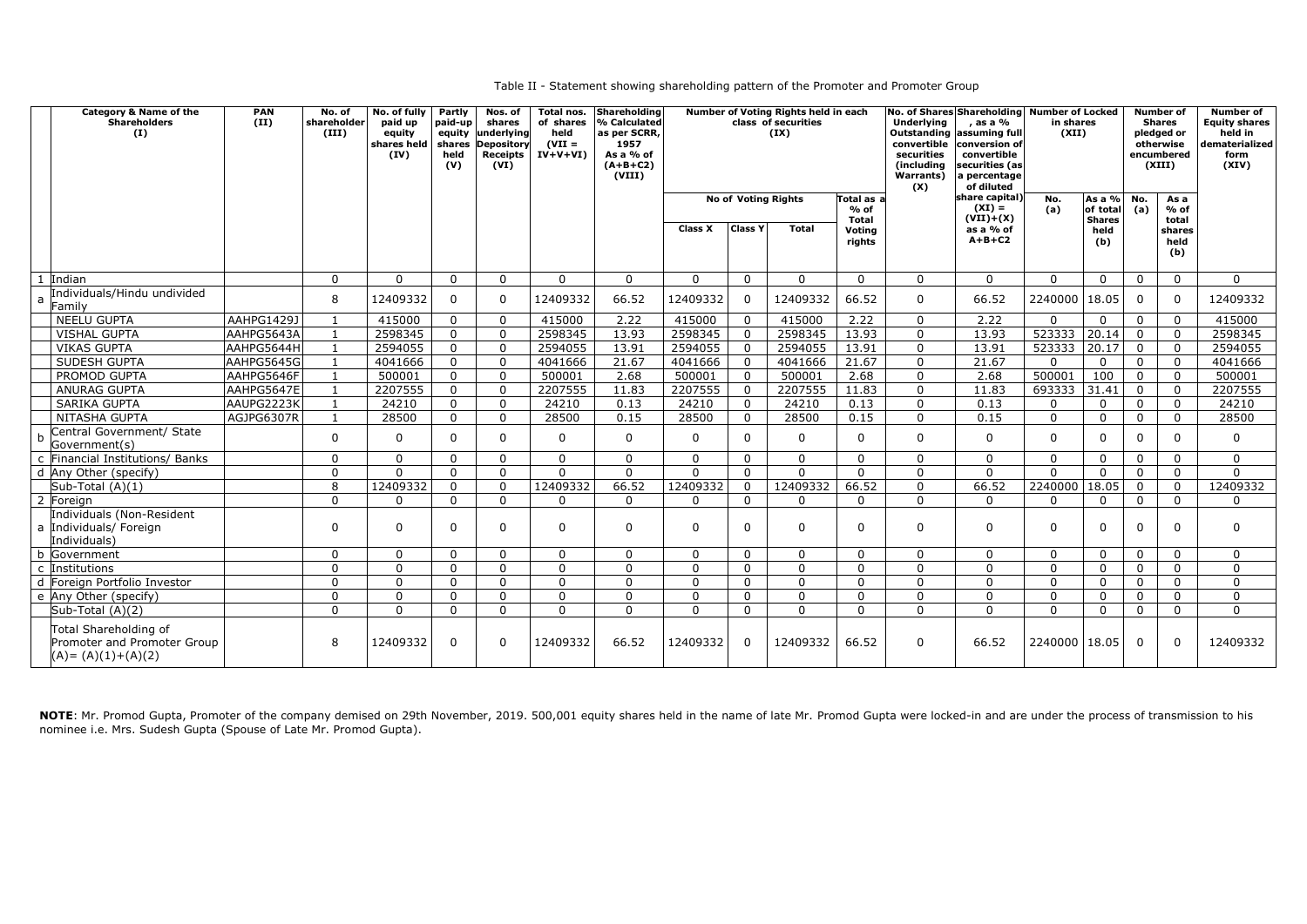Table III - Statement showing shareholding pattern of the Public shareholder

| <b>Category &amp; Name of the</b><br><b>Shareholders</b><br>(I) | <b>PAN</b><br>(II) | Nos. of<br>shareholder<br>(III)  | No. of<br>fully<br>paid up<br>equity<br>shares | Partly<br>paid-up<br>shares<br>held | Nos. of<br>shares<br>equity underlying<br><b>Depository</b><br><b>Receipts</b> | Total nos.<br>of shares<br>held<br>$(VII =$<br>$IV+V+VI$ | Shareholding<br>% calculated<br>as per SCRR,<br>1957<br>As a % of |                               |                            | <b>Number of Voting Rights held in</b><br>each class of securities<br>(IX) |                            | No. of<br><b>Shares</b><br><b>Underlying</b><br><b>Outstanding</b><br>convertible | <b>Total</b><br>shareholding<br>as a $%$<br>assuming full<br>conversion of |                               | <b>Number</b> of<br>Locked in shares<br>(XII) | <b>Number of Shares</b><br>pledged or otherwise<br>encumbered<br>(XIII) |                     | <b>Number of</b><br>equity shares<br>held in<br>dematerialized<br>form |
|-----------------------------------------------------------------|--------------------|----------------------------------|------------------------------------------------|-------------------------------------|--------------------------------------------------------------------------------|----------------------------------------------------------|-------------------------------------------------------------------|-------------------------------|----------------------------|----------------------------------------------------------------------------|----------------------------|-----------------------------------------------------------------------------------|----------------------------------------------------------------------------|-------------------------------|-----------------------------------------------|-------------------------------------------------------------------------|---------------------|------------------------------------------------------------------------|
|                                                                 |                    |                                  | held<br>(IV)                                   | (V)                                 | (VI)                                                                           |                                                          | $(A+B+C2)$<br>(VIII)                                              |                               |                            | <b>No of Voting Rights</b>                                                 | Total as<br>% of           | securities<br>(including)                                                         | convertible<br>securities (as a                                            | No.<br>(a)                    | As a<br>% of total                            | No. (Not<br>applicable)   % of total                                    | As a                | (XIV)                                                                  |
|                                                                 |                    |                                  |                                                |                                     |                                                                                |                                                          |                                                                   |                               |                            |                                                                            | <b>Total</b>               | <b>Warrants</b> )                                                                 | percentage of                                                              |                               | <b>Shares held</b>                            | (a)                                                                     | shares held         |                                                                        |
|                                                                 |                    |                                  |                                                |                                     |                                                                                |                                                          |                                                                   | Class X                       | <b>Class Y</b>             | Total                                                                      | <b>Voting</b><br>rights    | (X)                                                                               | diluted share<br>capital)                                                  |                               | (b)                                           |                                                                         | (Not<br>applicable) |                                                                        |
|                                                                 |                    |                                  |                                                |                                     |                                                                                |                                                          |                                                                   |                               |                            |                                                                            |                            |                                                                                   | (XI)                                                                       |                               |                                               |                                                                         | (b)                 |                                                                        |
| 1 Institutions                                                  |                    | $\mathbf 0$                      | $\mathbf{0}$                                   | $\overline{0}$                      | $\Omega$                                                                       | $\mathbf 0$                                              | $\mathbf 0$                                                       | $\mathbf 0$                   | $\mathbf 0$                | $\Omega$                                                                   | $\overline{0}$             | $\mathbf 0$                                                                       | $\Omega$                                                                   | $\overline{0}$                | $\mathbf 0$                                   |                                                                         |                     | $\mathbf 0$                                                            |
| a Mutual Funds/                                                 |                    | $\mathbf 0$                      | $\Omega$                                       | $\overline{0}$                      | $\Omega$<br>$\Omega$                                                           | $\mathbf 0$                                              | $\mathbf 0$                                                       | $\mathbf 0$                   | $\mathbf 0$                | $\Omega$                                                                   | $\mathbf 0$                | $\mathbf 0$                                                                       | $\Omega$                                                                   | $\mathbf{0}$                  | $\mathbf 0$                                   |                                                                         |                     | $\mathbf 0$                                                            |
| b Venture Capital Funds<br>c Alternate Investment Funds         |                    | $\overline{0}$<br>$\mathbf 0$    | $\mathbf{0}$<br>$\Omega$                       | $\mathbf 0$<br>$\mathbf{0}$         | $\Omega$                                                                       | $\mathbf 0$<br>$\mathbf 0$                               | $\mathbf 0$<br>$\mathbf 0$                                        | $\overline{0}$<br>$\mathbf 0$ | $\mathbf 0$<br>$\mathbf 0$ | $\overline{0}$<br>$\Omega$                                                 | $\mathbf 0$<br>$\mathbf 0$ | $\mathbf 0$<br>$\mathbf 0$                                                        | $\overline{0}$<br>$\Omega$                                                 | $\overline{0}$<br>$\mathbf 0$ | $\mathbf 0$<br>$\mathbf 0$                    |                                                                         |                     | $\mathbf 0$<br>$\mathbf 0$                                             |
| Foreign Venture Capital                                         |                    |                                  |                                                |                                     |                                                                                |                                                          |                                                                   |                               |                            |                                                                            |                            |                                                                                   |                                                                            |                               |                                               |                                                                         |                     |                                                                        |
| Investors                                                       |                    | $\mathbf 0$                      | $\Omega$                                       | $\Omega$                            | 0                                                                              | $\mathbf 0$                                              | $\mathbf 0$                                                       | 0                             | $\Omega$                   | $\mathbf{0}$                                                               | $\mathbf 0$                | $\mathbf 0$                                                                       | $\mathbf 0$                                                                | $\mathbf 0$                   | $\mathbf 0$                                   |                                                                         |                     | $\mathbf 0$                                                            |
| e Foreign Portfolio Investors                                   |                    |                                  | 90000                                          | $\mathbf 0$                         | $\Omega$                                                                       | 90000                                                    | 0.48                                                              | 90000                         | $\Omega$                   | 90000                                                                      | 0.48                       | $\mathbf 0$                                                                       | 0.48                                                                       | $\mathbf 0$                   | $\mathbf 0$                                   |                                                                         |                     | 90000                                                                  |
| Financial Institutions/ Banks                                   |                    |                                  | 7901                                           | $\mathbf 0$                         |                                                                                | 7901                                                     | 0.04                                                              | 7901                          | 0                          | 7901                                                                       | 0.04                       | $\mathbf 0$                                                                       | 0.04                                                                       | $\mathbf 0$                   | $\mathbf 0$                                   |                                                                         |                     | 7901                                                                   |
| Insurance Companies                                             |                    | $\mathbf 0$                      | $\Omega$                                       | $\mathbf{0}$                        | $\Omega$                                                                       | $\mathbf 0$                                              | $\mathbf 0$                                                       | 0                             | $\mathbf{0}$               | $\mathbf 0$                                                                | $\mathbf 0$                | $\mathbf 0$                                                                       | $\mathbf{0}$                                                               | $\mathbf 0$                   | $\mathbf 0$                                   |                                                                         |                     | $\mathbf 0$                                                            |
| Provident Funds/ Pension                                        |                    | $\mathbf 0$                      | $\Omega$                                       | $\Omega$                            |                                                                                | $\mathbf 0$                                              | $\mathbf 0$                                                       | 0                             | $\Omega$                   | $\Omega$                                                                   | $\mathbf 0$                | $\mathbf 0$                                                                       | $\mathbf{0}$                                                               | $\mathbf 0$                   | $\mathbf 0$                                   |                                                                         |                     | $\mathbf 0$                                                            |
| Funds                                                           |                    |                                  |                                                |                                     |                                                                                |                                                          |                                                                   |                               |                            |                                                                            |                            |                                                                                   |                                                                            |                               |                                               |                                                                         |                     |                                                                        |
| Any Other (specify)<br>Sub-Total (B)(1)                         |                    | $\overline{0}$<br>$\overline{2}$ | $\Omega$<br>97901                              | $\mathbf 0$<br>$\overline{0}$       | $\Omega$<br>$\Omega$                                                           | $\Omega$<br>97901                                        | $\mathbf 0$<br>0.52                                               | 0<br>97901                    | $\mathbf{0}$<br>$\Omega$   | $\mathbf{0}$<br>97901                                                      | $\overline{0}$<br>0.52     | $\mathbf 0$<br>$\mathbf 0$                                                        | $\overline{0}$<br>0.52                                                     | $\mathbf 0$<br>$\mathbf 0$    | $\mathbf 0$<br>$\mathbf 0$                    |                                                                         |                     | $\overline{0}$<br>97901                                                |
| Central Government/ State                                       |                    |                                  |                                                |                                     |                                                                                |                                                          |                                                                   |                               |                            |                                                                            |                            |                                                                                   |                                                                            |                               |                                               |                                                                         |                     |                                                                        |
| 2 Government(s)/ President<br>of India                          |                    | $\mathbf 0$                      | $\Omega$                                       | $\Omega$                            | <sup>0</sup>                                                                   | $\mathbf 0$                                              | $\mathbf 0$                                                       | $\mathbf{0}$                  | $\Omega$                   | $\Omega$                                                                   | $\Omega$                   | $\mathbf 0$                                                                       | $\mathbf{0}$                                                               | $\mathbf 0$                   | $\mathbf 0$                                   |                                                                         |                     | $\Omega$                                                               |
| Sub-Total (B)(2)                                                |                    | $\mathbf 0$                      | $\overline{0}$                                 | $\mathbf 0$                         | $\Omega$                                                                       | $\mathbf 0$                                              | $\overline{0}$                                                    | $\overline{0}$                | $\mathbf{0}$               | $\overline{0}$                                                             | $\mathbf 0$                | $\mathbf 0$                                                                       | $\overline{0}$                                                             | $\mathbf 0$                   | $\mathbf 0$                                   |                                                                         |                     | $\mathbf 0$                                                            |
| 3 Non-institutions                                              |                    | $\mathbf 0$                      | $\Omega$                                       | $\mathbf 0$                         | $\Omega$                                                                       | $\mathbf 0$                                              | $\mathbf 0$                                                       | $\overline{0}$                | $\mathbf 0$                | $\overline{0}$                                                             | $\mathbf 0$                | $\mathbf 0$                                                                       | $\overline{0}$                                                             | $\mathbf 0$                   | 0                                             |                                                                         |                     | $\mathbf{0}$                                                           |
| a Individuals -                                                 |                    | 5658                             | 4011537                                        | $\overline{0}$                      | $\Omega$                                                                       | 4011537                                                  | 21.5                                                              | 4011537                       |                            | 4011537                                                                    | 21.5                       | $\overline{0}$                                                                    | 21.5                                                                       | $\mathbf 0$                   | $\mathbf 0$                                   |                                                                         |                     | 4011536                                                                |
| Individual shareholders<br>holding nominal share                |                    | 5638                             | 2288947                                        | $\Omega$                            | $\Omega$                                                                       | 2288947                                                  | 12.27                                                             | 2288947                       |                            | 2288947                                                                    | 12.27                      | $\mathbf 0$                                                                       | 12.27                                                                      | $\mathbf 0$                   | 0                                             |                                                                         |                     | 2288946                                                                |
| capital up to Rs. 2 lakhs.                                      |                    |                                  |                                                |                                     |                                                                                |                                                          |                                                                   |                               |                            |                                                                            |                            |                                                                                   |                                                                            |                               |                                               |                                                                         |                     |                                                                        |
| Individual shareholders                                         |                    |                                  |                                                |                                     |                                                                                |                                                          |                                                                   |                               |                            |                                                                            |                            |                                                                                   |                                                                            |                               |                                               |                                                                         |                     |                                                                        |
| holding nominal share                                           |                    | 20                               | 1722590                                        | $\overline{0}$                      | $\Omega$                                                                       | 1722590                                                  | 9.23                                                              | 1722590                       |                            | 1722590                                                                    | 9.23                       | 0                                                                                 | 9.23                                                                       | $\mathbf 0$                   | 0                                             |                                                                         |                     | 1722590                                                                |
| capital in excess of Rs. 2                                      |                    |                                  |                                                |                                     |                                                                                |                                                          |                                                                   |                               |                            |                                                                            |                            |                                                                                   |                                                                            |                               |                                               |                                                                         |                     |                                                                        |
| lakhs.<br>SUNITA SARWANKUMAR                                    |                    |                                  |                                                |                                     |                                                                                |                                                          |                                                                   |                               |                            |                                                                            |                            |                                                                                   |                                                                            |                               |                                               |                                                                         |                     |                                                                        |
| <b>SARAF</b>                                                    | AALPS9589F         |                                  | 263500                                         | $\Omega$                            | $\Omega$                                                                       | 263500                                                   | 1.41                                                              | 263500                        | $\Omega$                   | 263500                                                                     | 1.41                       | 0                                                                                 | 1.41                                                                       | $\Omega$                      | $\Omega$                                      |                                                                         |                     | 263500                                                                 |
| <b>CHARU RATHI</b>                                              | ACYPR1415Q         |                                  | 206594                                         | $\overline{0}$                      | $\Omega$                                                                       | 206594                                                   | 1.11                                                              | 206594                        |                            | 206594                                                                     | 1.11                       | $\mathbf 0$                                                                       | 1.11                                                                       | $\mathbf 0$                   | $\mathbf{0}$                                  |                                                                         |                     | 206594                                                                 |
| PREETI AGGARWAL                                                 | AJUPA4542J         | $\mathbf{1}$                     | 218925                                         | $\mathbf 0$                         | $\Omega$                                                                       | 218925                                                   | 1.17                                                              | 218925                        |                            | 218925                                                                     | 1.17                       | $\mathbf 0$                                                                       | 1.17                                                                       | $\mathbf 0$                   | $\mathbf 0$                                   |                                                                         |                     | 218925                                                                 |
| SEEMA AGGARWAL                                                  | AKYPA5254G         |                                  | 221082                                         | $\overline{0}$                      | $\Omega$                                                                       | 221082                                                   | 1.19                                                              | 221082                        | $\Omega$                   | 221082                                                                     | 1.19                       | $\mathbf 0$                                                                       | 1.19                                                                       | $\overline{0}$                | $\mathbf 0$                                   |                                                                         |                     | 221082                                                                 |
| b NBFCs registered with RBI                                     |                    | $\mathbf 0$                      | $\Omega$                                       | $\mathbf 0$                         | $\Omega$                                                                       | 0                                                        | $\mathbf 0$                                                       | 0                             | $\mathbf 0$                | 0                                                                          | $\overline{0}$             | $\mathbf 0$                                                                       | $\mathbf 0$                                                                | $\mathbf 0$                   | $\mathbf 0$                                   |                                                                         |                     | $\mathbf 0$                                                            |
| c Employee Trusts                                               |                    | $\mathbf 0$                      | $\overline{0}$                                 | $\overline{0}$                      | 0                                                                              | $\mathbf 0$                                              | $\mathbf 0$                                                       | $\overline{0}$                | $\mathbf 0$                | $\overline{0}$                                                             | $\overline{0}$             | $\overline{0}$                                                                    | $\overline{0}$                                                             | $\mathbf 0$                   | $\mathbf 0$                                   |                                                                         |                     | $\mathbf 0$                                                            |
| Overseas Depositories<br>d (holding DRs) (balancing             |                    | $\mathbf 0$                      | $\Omega$                                       | $\Omega$                            | 0                                                                              | $\mathbf 0$                                              | $\mathbf 0$                                                       | $\mathbf{0}$                  | $\Omega$                   | $\Omega$                                                                   | $\mathbf 0$                | $\mathbf 0$                                                                       | $\mathbf 0$                                                                | $\mathbf 0$                   | $\mathbf 0$                                   |                                                                         |                     | $\mathbf 0$                                                            |
| figure)                                                         |                    |                                  |                                                |                                     |                                                                                |                                                          |                                                                   |                               |                            |                                                                            |                            |                                                                                   |                                                                            |                               |                                               |                                                                         |                     |                                                                        |
| e Any Other (specify)                                           |                    | 281                              | 2135562                                        | $\overline{0}$                      |                                                                                | 2135562                                                  | 11.45                                                             | 2135562                       |                            | 2135562                                                                    | 11.45                      | $\mathbf 0$                                                                       | 11.45                                                                      | $\overline{0}$                | $\overline{0}$                                |                                                                         |                     | 2135562                                                                |
| Bodies Corporate                                                |                    | 96                               | 1199171                                        | $\overline{0}$                      | $\overline{0}$                                                                 | 1199171                                                  | 6.43                                                              | 1199171                       | $\overline{0}$             | 1199171                                                                    | 6.43                       | $\mathbf 0$                                                                       | 6.43                                                                       | $\mathbf 0$                   | $\mathbf 0$                                   |                                                                         |                     | 1199171                                                                |
| <b>GLOBE CAPITAL MARKET</b><br>LIMITED                          | AAACG4267G         | $\mathbf{1}$                     | 246221                                         | $\overline{0}$                      | $\overline{0}$                                                                 | 246221                                                   | 1.32                                                              | 246221                        | $\Omega$                   | 246221                                                                     | 1.32                       | 0                                                                                 | 1.32                                                                       | $\mathbf 0$                   | 0                                             |                                                                         |                     | 246221                                                                 |
| PRABHUDAS LILLADHER<br>PRIVATE LIMITED                          | AAACP2733Q         | $\mathbf{1}$                     | 199911                                         | $\Omega$                            | $\mathbf{0}$                                                                   | 199911                                                   | 1.07                                                              | 199911                        | $\Omega$                   | 199911                                                                     | 1.07                       | $\mathbf 0$                                                                       | 1.07                                                                       | $\mathbf{0}$                  | $\mathbf 0$                                   |                                                                         |                     | 199911                                                                 |
| <b>Clearing Members</b>                                         |                    | 124                              | 503865                                         | $\overline{0}$                      | $\Omega$                                                                       | 503865                                                   | 2.7                                                               | 503865                        |                            | 503865                                                                     | 2.7                        | $\mathbf 0$                                                                       | 2.7                                                                        | $\overline{0}$                | $\overline{0}$                                |                                                                         |                     | 503865                                                                 |
| Non-Resident Indian (NRI)                                       |                    | 42                               | 329396                                         | $\overline{0}$                      | $\Omega$                                                                       | 329396                                                   | 1.77                                                              | 329396                        |                            | 329396                                                                     | 1.77                       | $\mathbf 0$                                                                       | 1.77                                                                       | $\mathbf 0$                   | $\overline{0}$                                |                                                                         |                     | 329396                                                                 |
| <b>Others</b>                                                   |                    | 19                               | 103130                                         | $\overline{0}$                      |                                                                                | 103130                                                   | 0.55                                                              | 103130                        |                            | 103130                                                                     | 0.55                       | $\mathbf 0$                                                                       | 0.55                                                                       | $\mathbf 0$                   | $\mathbf 0$                                   |                                                                         |                     | 103130                                                                 |
| Sub-Total (B)(3)                                                |                    | 5939                             | 6147099                                        | $\overline{0}$                      | $\Omega$                                                                       | 6147099                                                  | 32.95                                                             | 6147099                       |                            | 6147099                                                                    | 32.95                      | $\mathbf 0$                                                                       | 32.95                                                                      | $\overline{0}$                | $\mathbf 0$                                   |                                                                         |                     | 6147098                                                                |
| Total Public Shareholding<br>$(B) = (B)(1)+(B)(2)+(B)(3)$       |                    | 5941                             | 6245000                                        | $\Omega$                            | $\Omega$                                                                       | 6245000                                                  | 33.48                                                             | 6245000                       |                            | 6245000                                                                    | 33.48                      | 0                                                                                 | 33.48                                                                      | $\mathbf 0$                   | 0                                             |                                                                         |                     | 6244999                                                                |